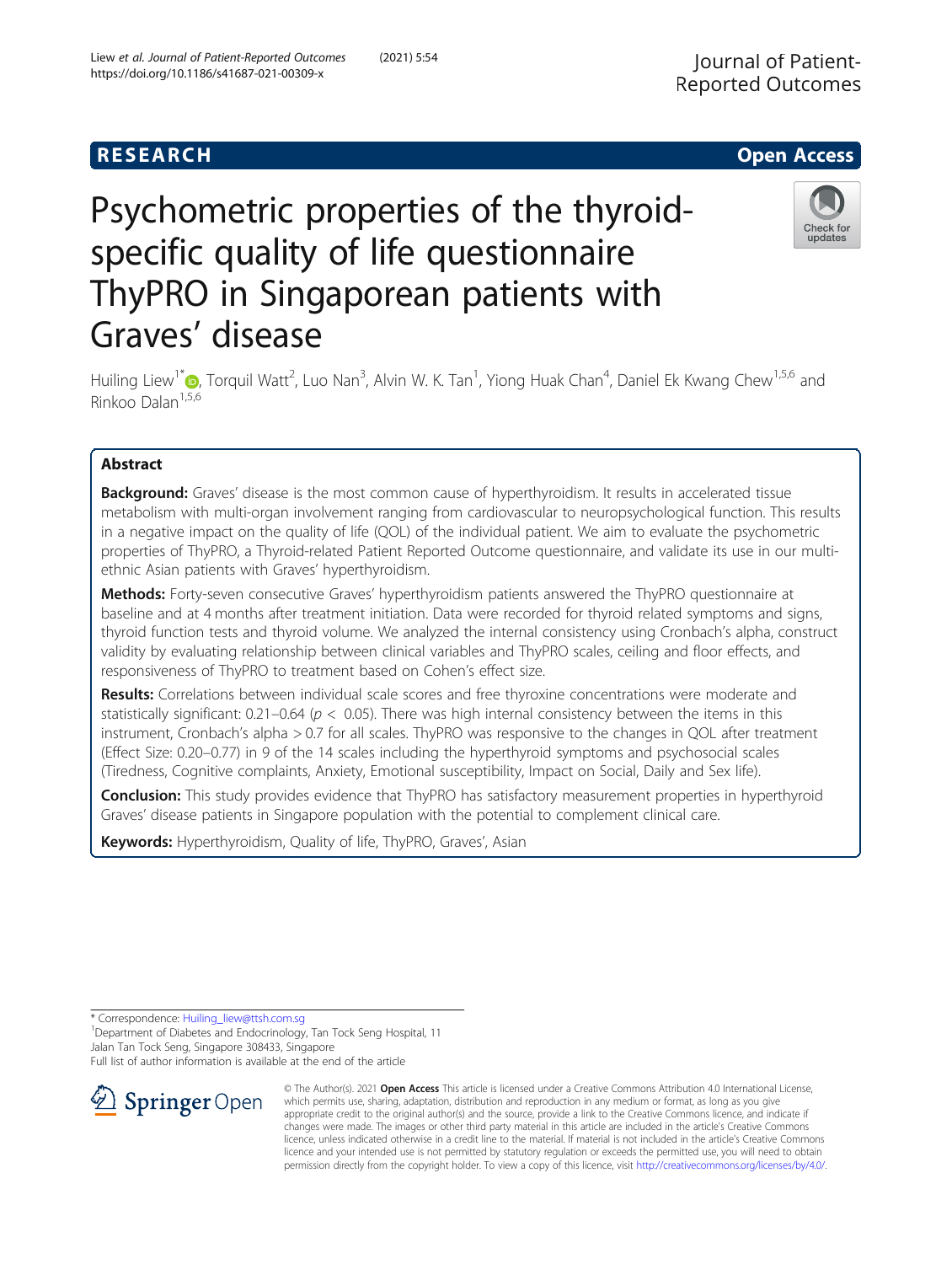# Plain English summary What is the key problem/ issues/ question this

#### manuscript addresses?

Graves' disease is the most common cause of hyperthyroidism. It negatively affects the patients' ability to perform activities ranging from daily living to work. Yet in a busy clinic, doctors seldom have time to collect information on these aspects which are meaningful to the patients.

#### Why is this study needed?

It is important to evaluate the functional and social aspects of hyperthyroid Graves' disease patients in Singapore population. These experiences varied in different countries and culture.

#### Main point of my study

In this study, we evaluate the accuracy of a thyroidspecific quality of life questionnaire ThyPRO in measuring the health aspect of Graves' hyperthyroidism in Singapore patients and correlate with their thyroid blood tests, thyroid volume and complaints. We repeated the questionnaire 4 months after anti-thyroid medications to gauge the responsiveness of the survey.

#### Brief overview of my results and what they mean

This study demonstrates that the survey scores correspond with improvement in the thyroid blood tests. The questionnaire also shows how Graves' disease patients in Singapore population related to their functions including tiredness, emotions and activities of living after starting antithyroid medication. This result encourages future research on our population's experiences with different treatment options (anti-thyroid medication, radioactive therapy, surgery) hence potential to improve clinical care.

#### Introduction

Hyperthyroidism is a prevalent clinical condition with a reported global prevalence of about 1% [[1\]](#page-9-0). Graves' disease, the most common cause of hyperthyroidism [[2,](#page-9-0) [3](#page-9-0)], is an immunologically-mediated condition where the thyroid gland is stimulated by thyroid receptor antibodies with a resultant increased synthesis of thyroid hormones  $[4, 5]$  $[4, 5]$  $[4, 5]$  $[4, 5]$ . In the untreated state, the rise in circulating thyroxine levels accelerates tissue metabolism. It results in multi organ involvement resulting in significant impact on the eye, neuropsychology, cardiovascular, gastrointestinal, and neurological systems [\[6](#page-9-0)]. The accompanying negative influence on the individual's wellbeing and social functioning is well known, including increased somatic and psychiatric morbidity such as anxiety, depression, work disability and mortality [[1,](#page-9-0) [7](#page-9-0)–[16\]](#page-9-0).

Graves' disease is usually managed in the ambulatory setting with individualized treatment with either antithyroid medications, radioactive iodine, or surgery. Patients with Graves' disease do not feel completely well despite normalization of thyroid function [[17](#page-9-0)–[20\]](#page-9-0). Compared to other causes of hyperthyroidism, patients with Graves' hyperthyroidism experience higher levels of anxiety and depression [[18,](#page-9-0) [19\]](#page-9-0). Studies have shown that the hyperthyroid symptoms are correlated to the size of thyroid goitre, not the thyroid hormone concentration [\[21](#page-10-0)]. Despite being cognizant of the negative influence of the hyperthyroid status on various aspects of living, clinicians seldom have the time to probe the impact of hyperthyroidism on the individual's quality of life (QOL). These reasons underscores the need to optimise the health-related QOL of patients with Graves' diseases besides focusing on their clinical signs and biochemical tests [\[22,](#page-10-0) [23\]](#page-10-0).

Health related QOL surveys are broadly classified into generic questionnaire, which looks at the general aspects of QOL in the population, and disease-specific questionnaire, which relates particularly to a medical condition [[22,](#page-10-0) [24\]](#page-10-0). To assess the QOL of patients with Graves' disease, it is important to use a disease-specific questionnaire that measures the intended patient reported outcomes (PRO) of their experience of the disease and its impact on their well-being. This property of evaluating the accuracy to which the questionnaire measures the concept of interest in a target population is known as validity: content validity examines the respective items in a scale for its relevance and coverage, whereas construct validity inspects the relationship of the items, scales to a priori hypothesis [[25](#page-10-0), [26](#page-10-0)]. Importantly, the instrument for evaluating PRO has to be reproducible, which means yielding the same result on independent repeat assessments, and be responsive in terms of its ability to detect meaningful changes in the measured QOL with treatment [\[22](#page-10-0), [24](#page-10-0), [27](#page-10-0)].

Of the instruments targeting population with hyperthyroidism, Hyperthyroidism Complaint Questionnaire and Thyroid specific patient reported outcome (Thy-PRO) questionnaire were identified. The measurement properties of ThyPRO was the most published with proven hypothesis testing, internal consistency, reliability, content validity, structural validity and responsiveness [[24](#page-10-0), [25,](#page-10-0) [27](#page-10-0)–[29\]](#page-10-0). In Danish speaking patients, ThyPRO has been rated good to excellent in its measurement properties. Also, it has cross -cultural validity in many languages  $[30-35]$  $[30-35]$  $[30-35]$ . To improve the ease of administration, the developer has also shortened the original questionnaire from 84 to 39 questions in 13 scales, ThyPRO-39 [[36\]](#page-10-0).

ThyPRO has been used in studies looking at the QOL of subjects with various benign thyroid conditions [[37](#page-10-0)–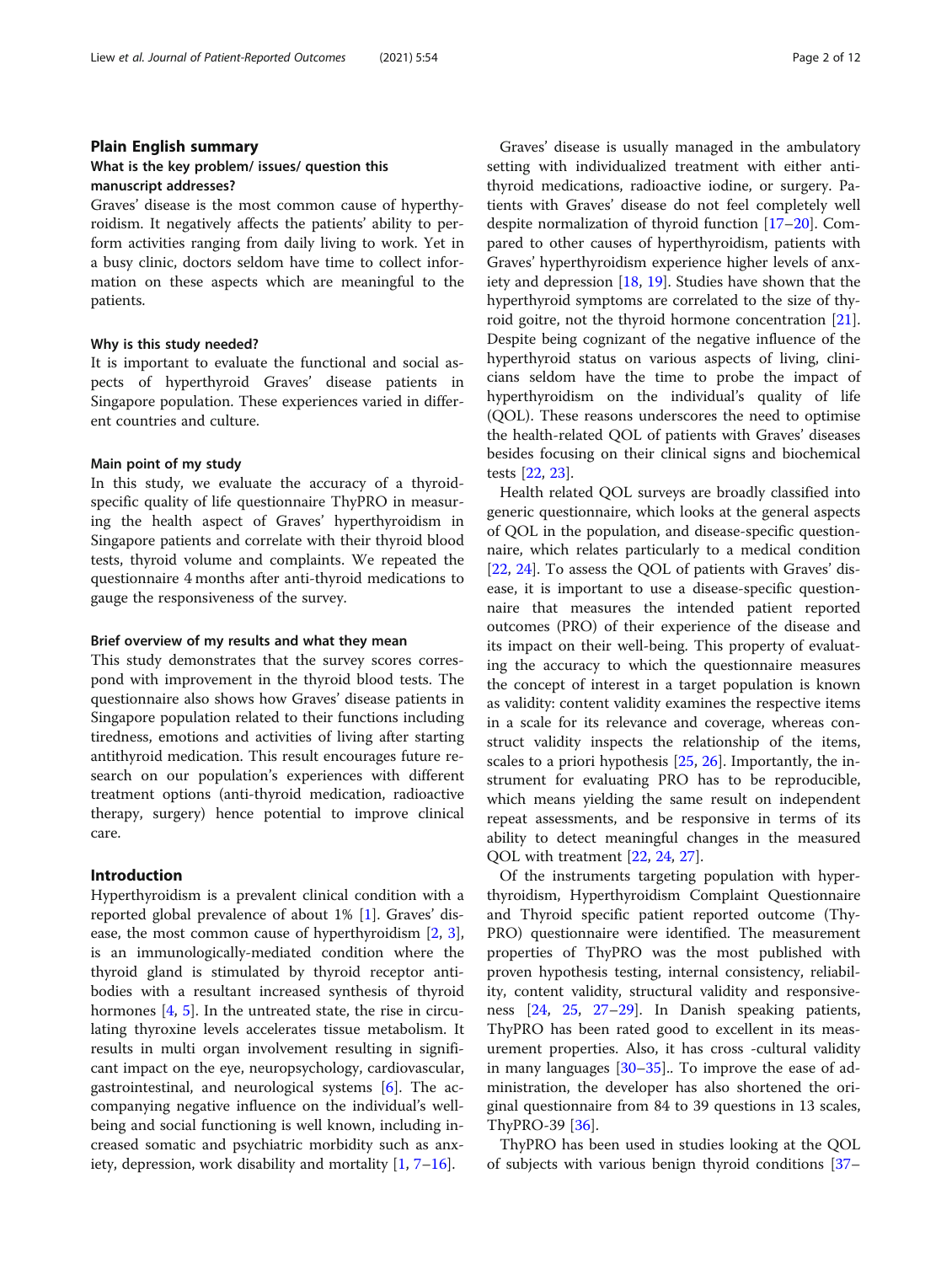[39\]](#page-10-0), in randomized control trials looking at the QOL of Graves' patients on selenium supplementation [[40](#page-10-0)], post thyroidectomy [[41\]](#page-10-0), post radioactive-ablation [\[42](#page-10-0)], and in patients with non-functioning thyroid nodules after percutaneous laser ablation [\[43](#page-10-0)]. There is an ongoing study looking at the improvement in QOL of postradioactive ablated Graves' patients who were rendered euthyroid with levothyroxine dose towards a target thyroid function range based on mathematical set point theory [[44\]](#page-10-0).

According to World Health Organisation global database on iodine deficiency, South East Asia region has iodine status ranging from predominantly optimal to mild insufficiency [[45\]](#page-10-0). In iodine-replete countries like Singapore, the thyroid disorders are mainly autoimmune conditions such as Graves' disease and Hashimoto's thyroiditis [\[2](#page-9-0)]. There is paucity of literature on patient reported outcomes on benign thyroid conditions in Singapore and Southeast Asia. Singapore is a unique country with a multi-ethnic 5.69 million residents (74.3% Chinese, 13.5% Malays, 9.0% Indians and 3.2% other ethnicity) [[46\]](#page-10-0) . English is the main language and majority of the population is bilingual [[47](#page-10-0)]. Besides being culturally diverse, Singapore, being near the Equator and part of South East Asia, has a tropical rainforest climate: constant warm and humid with daily temperature ranging between 25 °C to 33 °C henceforth native subjects with Graves' hyperthyroidism may perceive heat intolerance and the impact of the disease differently from elsewhere.

The purpose of this study was to evaluate the psychometric properties of ThyPRO among Singaporean patients with Graves' disease after treatment with antithyroid medication.

# Materials and methods

#### Patients and study design

We enrolled 47 patients (35 Females; 12 Males) with Graves' hyperthyroidism consecutively from a tertiary endocrine centre in Singapore between March 2014 and February 2015. This study was conducted in accordance with the declarations of Helsinki and approval was obtained from the institutional review board (IRB) [National Healthcare Group Domain Specific Review Board (DSRB) Reference No. 2012/ 01098]. Written informed consent was obtained from all subjects.

The inclusion criteria were: [1] age: 21 to 80 years old, [2] able to read and understand English and [3] biochemical hyperthyroidism (defined as free thyroxine (FT4) above upper limit of normal with our laboratory reference range for normal FT4 being 8 to 21 pmol/L, and thyrotropin (TSH) suppressed below low limit of normal with our laboratory reference range for normal TSH being 0.34 to 5.60 mIU/L, at time of recruitment. The exclusion criteria were: [1] cognitive impairment, [2] biochemically euthyroid status [3] pregnancy.

TSH receptor antibodies (TRAb) were performed in all subjects for establishment of the diagnosis of Graves' disease. In one case where the TRAb was negative, Thyroid Stimulating Immunoglobulin TSI assay was sent. Ultrasound measurement of the thyroid was done, and volume measurement of each thyroid lobe was obtained with the General Electric Logiq P5 ultrasound machine using the Brunn formula: width (cm) x length (cm) x depth (cm)  $\times$  0.479 [[48\]](#page-10-0). The thyroid volume is the summation of the two thyroid lobes.

Clinical data including patients' demographics, clinical symptoms, physical examination, vital signs, diagnosis, and treatment were collected via the standardised electronic clerking template in the clinic as per routine clinical care. Clinical symptoms were categorized as follows: general, cardiorespiratory, neurological, gastrointestinal, eye and constitutional (Supplementary [I](#page-8-0), Table 1). The subject was considered to have the group of symptoms if he/she has at least one symptom in that category. At 4 months after initiation or titration of antithyroid medications (either carbimazole or propylthiouracil), the TFT, ultrasound and the ThyPRO questionnaire were repeated. Five patients were lost to follow-up and answered only one baseline questionnaire. Thiamazole dose tabulation was converted to carbimazole dose using an equivalence of 0.6 to 1.0  $[6]$ .

# Instruments

#### **ThyPRO**

ThyPRO is a questionnaire which evaluates the impact of benign thyroid disease on QOL, developed by Watt et al [\[22,](#page-10-0) [25,](#page-10-0) [29](#page-10-0)]. It is a self-administered questionnaire with 84 items within 13 scales and one overall QOLimpact scale. Higher scores implicate more negative symptoms and worse thyroid-related QOL. The questions relate to physical symptoms of Goitre, Hyperthyroid, Hypothyroid, and Eye Symptoms; psychological symptoms of Anxiety, Depressivity; Functional and wellbeing symptoms of Tiredness, Cognitive Complaints, Emotional Susceptibility; its impact on participation in activities of Social Life, Sex Life and Daily Life; Cosmetic Complaints; and the overall impact on the QOL. The patients' responses are based on how they have been feeling on a 4-week retrieval period [\[27\]](#page-10-0). In accordance with ThyPRO standard scorings, each item is scored on a 5 point Likert scale  $(0=$ " not at all",  $4=$ " very much" or "completely"). Each scale is derived by summation of relevant item (after reversal of positively worded items) and linear transformation to  $0-100$  [[25\]](#page-10-0). The English version of the ThyPRO is administered at baseline and at 4 months in this study.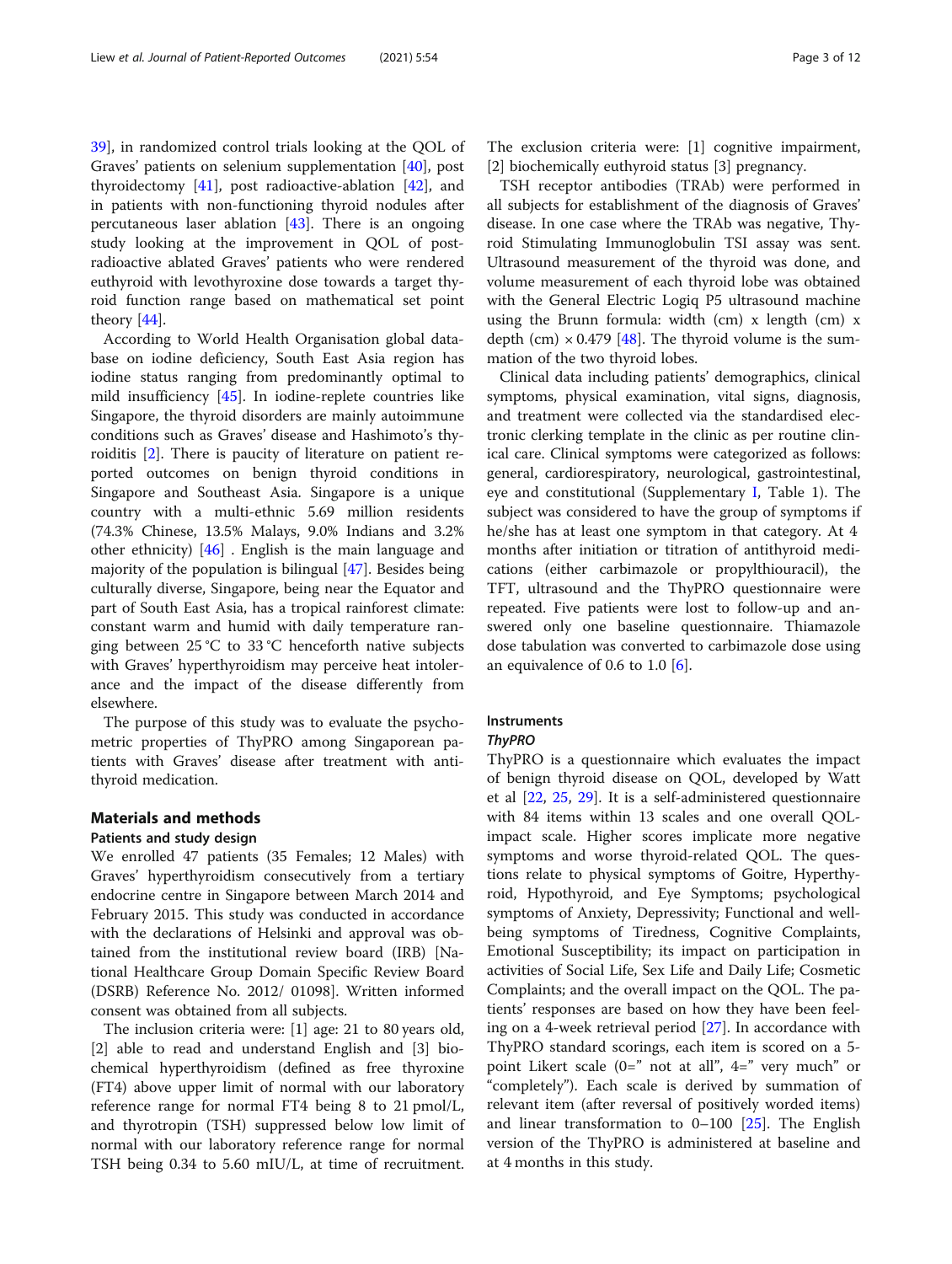### Local clinicians' review

Prior to commencement of the study, 9 local experienced peer and/or senior endocrinologists reviewed the questionnaire and examined the feasibility and applicability of the questions in our local context based on their clinical experience (yes/ no/ not sure). The survey showed that three quarters of them agreed that more than 80% of the items in the questionnaire were applicable to our local patients.

#### Data analysis

Data was analysed using STATA version 14.0 (College Station, Texas 77,845, USA) with statistical significance set at  $p < 0.05$ . Descriptive data for numerical variables were presented as mean (Standard Deviation SD) and n (%) for categorical variables and median (Interquartile Range IQR) for ordinal variables. Paired t-test was performed to compare thyroid function variables, thyroid volumes and carbimazole doses at baseline and at 4 months, when normality assumptions were satisfied, otherwise Wilcoxon signed rank test was used.

The construct validity of this ThyPRO tool was assessed using the relevant ThyPRO scales with the categories of presenting symptoms, thyroid function and thyroid volume [\[22](#page-10-0), [28\]](#page-10-0).

We hypothesised that ThyPRO hyperthyroid and goitre scale correlated with the thyroid function tests and thyroid volume respectively and that the more abnormal the thyroid function, the worse is the QOL assessing the social and function wellbeing scales (Tiredness, Cognitive Complaints, Anxiety, Depressivity, Impaired Social life, Impaired Daily life, Impaired Sex Life, Cosmetic Complaints, and Overall QOL Impact). Itemtest correlation was performed using Pearson correlation for parametric variables; otherwise, Spearman correlation was used. A correlative coefficient value of 0.5 or higher, 0.35–0.5, and 0.2–0.35 would be considered strong, moderate, and weak correlation respectively [[49\]](#page-10-0).

Cronbach's alpha was used to assess internal consistency reliability where a value of above 0.7 indicates satisfactory degree of internal consistency [[25](#page-10-0), [28](#page-10-0), [50\]](#page-10-0). Cohen's effect size, defined as the mean change of each item scale score from baseline to 4 months over the standard deviation, was used to evaluate the responsiveness of the questionnaire to treatment. Cohen's effect size of greater than 0.8 was considered large, between 0.5 to 0.8 moderate otherwise small [\[51\]](#page-10-0). We sought to look at the responsiveness in two aspects: [1] whether the change in QOL scales is clinically significant based on Cohen's effect size and [2] whether the change in QOL correlates with the change in thyroid function tests and thyroid volume.

In terms of evaluating the minimally important change (MIC), a one-way ANOVA was conducted to determine if the mean change in negative QOL was different for groups with different categories of negative impact on overall QOL. They were classified into five groups ("Not at all", "A little", "Some", "Quite a bit", and "Very much") based on their overall negative QOL score at 4 months where the higher the score, the more negative impact the thyroid condition has on their QOL.

#### Results

# Patient characteristics

At baseline, 47 subjects with Graves' hyperthyroidism completed the self-administered English questionnaire with ease. The majority were females (35, 74%), Chinese (43, 92%) and non-smokers (29, 70%). All subjects were bilingual in English and either Chinese or Malay. Approximately, half (24/47, 53%) of them had family history of thyroid disorders. The mean age of diagnosis was  $38.5 \pm 14.1$  $38.5 \pm 14.1$  $38.5 \pm 14.1$  years old. Table 1 depicts the baseline demographic, clinical and thyroid ultrasound characteristics of the 47 subjects. The mean FT4 was  $45.9 \pm 22.0$  pmol/L (RI: 8.0–21.0) and median TSH was 0.02 (0.01–0.03) mIU/L (RI: 0.34–5.60). The mean TRAb concentration was  $16.0 \pm 13.3$  IU/L (Table [2\)](#page-4-0). At 4 months of follow up, the FT4 normalised in 90% (38/42) and TSH remained suppressed in 64% (27/42) of the individuals. The improvement in thyroid function and volume was statistically significant  $(P < 0.05)$  (Table [2\)](#page-4-0).

#### ThyPRO evaluation

Distribution approach The distributional characteristics of ThyPRO are shown in Table [3](#page-5-0). For the ThyPRO completed by 47 subjects, only 6 items had a missing response which were imputed as the mean score of the scale if half or more of the items in the scale were filled. There were no missing data for the follow-up questionnaires. There was no ceiling effect (defined as more than 15% of subjects attaining the maximum score of 100) observed in all the scales.

Floor effects were noticeable in the following scales: Goitre symptoms, Hypothyroid symptoms, Eye symptoms, Cognitive complaints, Anxiety, Impact on Social life, Impact on Daily life, Impact on Sex life, Cosmetic complaints and overall quality of life impact (refer Table [3\)](#page-5-0).

Supplementary [II,](#page-8-0) Figure 1 illustrates histograms depicting the proportion of respondents across the range of score for each scale. Supplementary [II](#page-8-0), Figure 2 gives the breakdown of the items in the scale with floor effects.

#### Construct validity

All ThyPRO scales correlated with FT4 concentrations; of significance were the Hyperthyroid Symptoms scale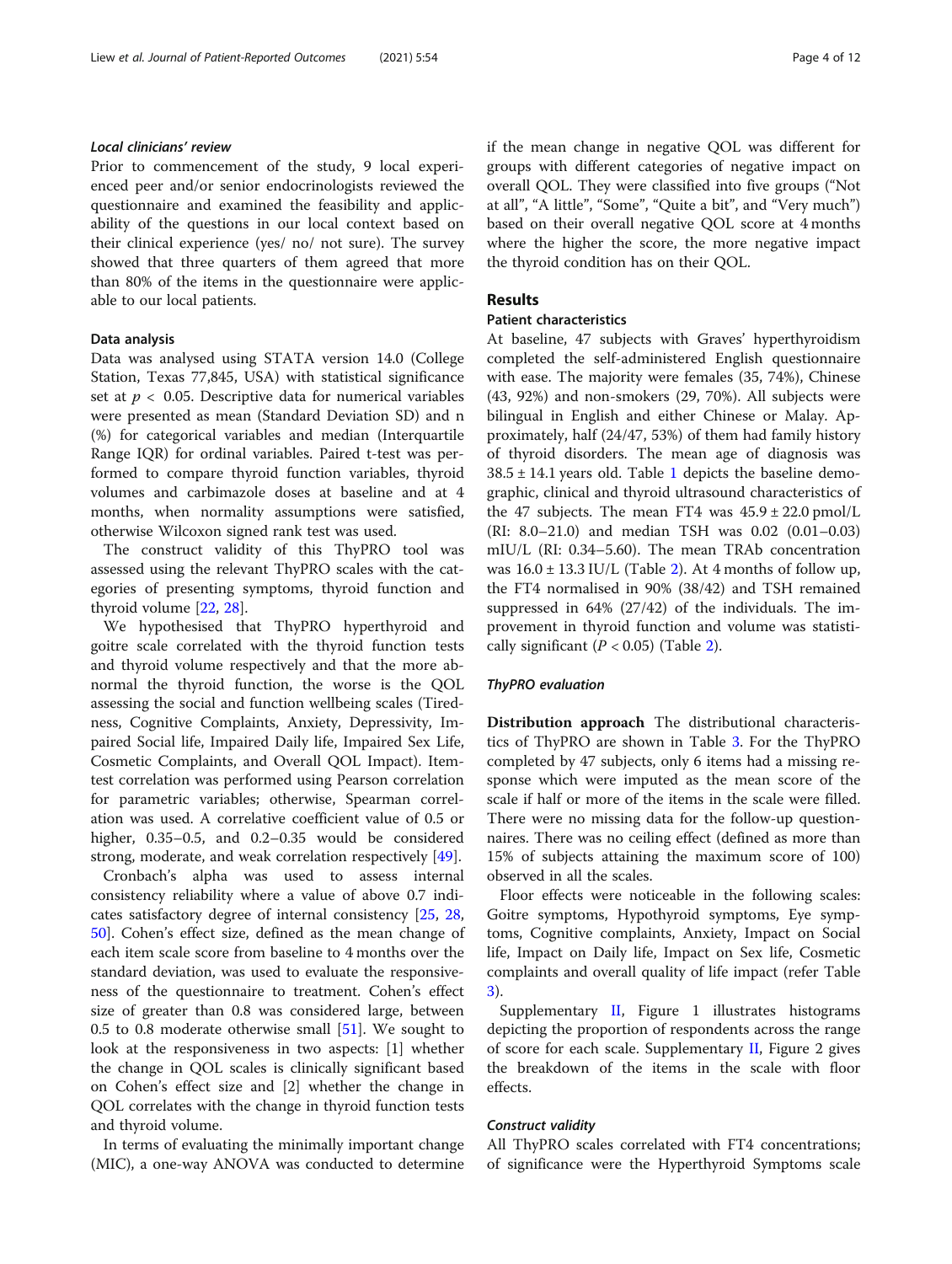<span id="page-4-0"></span>

| <b>Characteristics</b>                                     | Subjects ( $n = 47$ ) |                 |
|------------------------------------------------------------|-----------------------|-----------------|
| Female, n (%)                                              | 35                    | (74.5)          |
| Chinese, n (%)                                             | 43                    | (91.5)          |
| Malay, n (%)                                               | 4                     | (8.5)           |
| Smoking, n (%)                                             |                       |                 |
| Non-smoker                                                 | 29                    | (69.1)          |
| Ex-smoker                                                  | 9                     | (20.5)          |
| Current smoker                                             | $\overline{4}$        | (9.1)           |
| Presence of family history of thyroid disease, n (%)       | 24                    | (53.3)          |
| Mean age at diagnosis, years (SD)                          | 38.5                  | (14.1)          |
| Mean duration of condition, years (SD)                     | 5.5                   | (10.2)          |
| Immunological diagnosis                                    |                       |                 |
| Thyrotropin Stimulating Hormone Receptor Antibody Positive | 46                    | (97.9)          |
| Thyroid Stimulating Immunoglobulin Positive                | 1                     | (2.1)           |
| Symptoms of hyperthyroidism                                |                       |                 |
| General, n (%)                                             | 31                    | (67.4)          |
| Cardiorespiratory, n (%)                                   | 34                    | (72.3)          |
| Gastrointestinal, n (%)                                    | 33                    | (70.2)          |
| Neurological, n (%)                                        | 28                    | (59.6)          |
| Eye, n (%)                                                 | 12                    | (25.5)          |
| Constitutional, n (%)                                      | 14                    | (29.8)          |
| Signs of hyperthyroidism                                   |                       |                 |
| Heart rate, bpm (SD)                                       | 91                    | (21.6)          |
| Goitre, n (%)                                              | 28                    | (62.2)          |
| Clinical hyperthyroidism, n (%)                            | 31                    | (70.5)          |
| <b>Biochemical and Ultrasound</b>                          |                       |                 |
| Mean free thyroxine, pmol/L (SD)                           | 45.9                  | (22.0)          |
| Median TSH, mIU/L (IQR)- Range 0.00249-0.22                | 0.02                  | $(0.01 - 0.03)$ |
| Mean TRAb, IU/L (SD)                                       | 16.0                  | (13.3)          |
| <b>Thionamide treatment</b>                                |                       |                 |
| Propylthiouracil, mg/day (SD)                              | 90                    | (42)            |
| Carbimazole, mg/day (SD)                                   | 16                    | (8)             |

Table 2 Biochemical and ultrasound thyroid volume at first visit and at 4 months later

| $n = 42$ , Longitudinal follow-up          |        | <b>Baseline</b>         | 4 months later      | P value  |
|--------------------------------------------|--------|-------------------------|---------------------|----------|
|                                            |        | Mean (SD)/ Median (IQR) |                     |          |
| Thyroid function and immunological markers |        |                         |                     |          |
| <b>Thyroxine Free</b>                      | pmol/L | $45.8 + 22.2$           | $15.6 \pm 11.3$     | < 0.0001 |
| <b>TSH</b>                                 | mIU/L  | $0.03(0.02 - 0.04)$     | $1.42(0.32 - 2.54)$ | 0.0147   |
| <b>Thionamides</b>                         |        |                         |                     |          |
| Carbimazole, mg/day                        | Dose   | $15.9 + 8.5$            | $11.2 + 7.4$        | 0.0006   |
| Propylthiouracil, mg/day                   | Dose   | $90.0 + 41.8$           | $90.0 + 54.8$       | 1.000    |
| Sonographic Volume                         |        |                         |                     |          |
| Thyroid volume                             | Cc     | $20.1 + 12.3$           | $15.5 + 9.7$        | 0.023    |

SD Standard deviation, IQR Interquartile range, pmol/L picomoles per litre, mIU/L milli international units per litre, mg/day milligram per day, Cc Cubic centimetre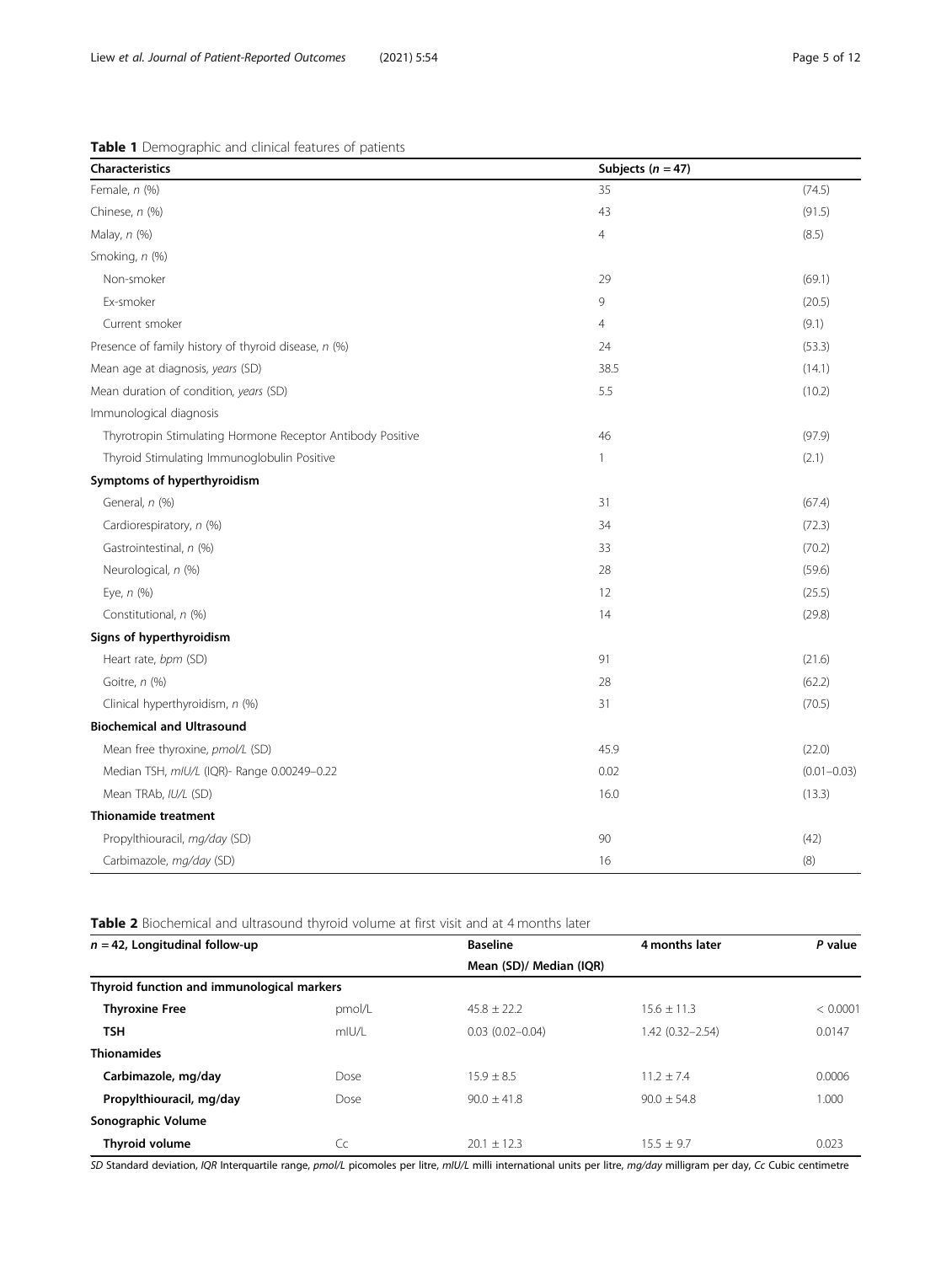| Scales, $n = 47$<br>observations | No. of<br>items | Mean<br>(SD) | Median (Interquartile<br>range) | Min - Max<br>range | Floor/ Ceiling<br>(%) | Cronbach's<br>alpha |
|----------------------------------|-----------------|--------------|---------------------------------|--------------------|-----------------------|---------------------|
| <b>ThyPRO Original, Baseline</b> |                 |              |                                 |                    |                       |                     |
| <b>Goitre Symptoms</b>           | 11              | 12(13)       | $7(2-20)$                       | $0 - 45$           | 20/0                  | 0.81                |
| Hyperthyroid Symptoms 8          |                 | 37(25)       | 34 (19-67)                      | $0 - 78$           | 4/0                   | 0.87                |
| <b>Hypothyroid Symptoms</b>      | $\overline{4}$  | 24 (24)      | $19(6-27)$                      | $0 - 100$          | 17/2                  | 0.75                |
| Eye Symptoms                     | 8               | 15(18)       | $7(0-28)$                       | $0 - 75$           | 33/0                  | 0.87                |
| <b>Tiredness</b>                 | 7               | 50(24)       | $52(32-64)$                     | $0 - 100$          | 2/4                   | 0.85                |
| <b>Cognitive Complaints</b>      | 6               | 23(28)       | $13(0-42)$                      | $0 - 100$          | 31/4                  | 0.95                |
| Anxiety                          | 6               | 30(26)       | $25(8-46)$                      | $0 - 100$          | 17/2                  | 0.91                |
| <b>Depressivity</b>              | 7               | 29(24)       | $29(11-39)$                     | $0 - 100$          | 10/2                  | 0.91                |
| <b>Emotional Susceptibility</b>  | 9               | 37(21)       | $32(22-53)$                     | $3 - 100$          | 0/2                   | 0.89                |
| Impact on Social life            | 4               | 18(21)       | $13(0-25)$                      | $0 - 100$          | 25/2                  | 0.79                |
| Impact on Daily life             | 6               | 20(26)       | $8(0-42)$                       | $0 - 100$          | 40/2                  | 0.93                |
| Impact on Sex life               | 2               | 18 (30)      | $0(0-25)$                       | $0 - 100$          | 60/6                  | 0.98                |
| <b>Cosmetic Complaints</b>       | 6               | 20(25)       | $8(0-30)$                       | $0 - 96$           | 25/0                  | 0.85                |
| <b>Overall QOL Impact</b>        |                 | 33 (34)      | $25(0-50)$                      | $0 - 100$          | 31/13                 | -                   |

<span id="page-5-0"></span>Table 3 Distribution characteristics of ThyPRO score at baseline

with a correlation of 0.64 and the Anxiety scale 0.45  $(p < 0.05)$ . The Hyperthyroid Symptoms scale correlated with all the clinical symptoms except for constitutional symptoms. None of the scales correlated with thyroid volume. (Supplementary [I,](#page-8-0) Table 2).

#### Reliability

Cronbach's alpha exceeded 0.7 for all the scales in Thy-PRO in the evaluation for internal consistency reliability (Table 3).

The item-test correlation was generally higher than 0.4 for all items except for items in the Goitre scale asking for "had pain in your neck that could be felt in your ears" (0.13), "had pain in front of your throat" (0.29), and in the Emotional susceptibility scale asking about whether one "felt in control of your life" (0.08), and "felt in balance" (− 0.02). (Supplementary [I,](#page-8-0) Table 3).

#### Responsiveness

Out of the 47 subjects, 42 subjects completed the follow-up with a response rate of 90%. The Cohen's effect size ranged from − 0.1 to 0.8 in ThyPRO (Table 4). The responsiveness was the highest for the hyperthyroidism symptom scale for both questionnaires. The improvement in the various scales in both ThyPRO was graphically illustrated in the radar plots in Fig. [1.](#page-6-0)

The hypothesized social and functioning well-being scales (Tiredness, Anxiety, Emotional Susceptibility, Impaired Social, Daily and Sex life scales in ThyPRO had moderate to large effect sizes as anticipated by the thyroid experts in a prior study [[17\]](#page-9-0).

Anchor based approach At baseline, 14 (33%) subjects answered "Not at all" to negative impact on their quality of life. This proportion increased to 20 (47%) at 4 months. Those who were affected very much by their disease states decreased from 7 (16%) to 3 (7%). For those who chose "Very much" for baseline negative

|           | <b>Table 4</b> Responsiveness in ThyPRO score after 4 months of |  |  |  |
|-----------|-----------------------------------------------------------------|--|--|--|
| treatment |                                                                 |  |  |  |

| <b>Scale</b>                    | <b>ThyPRO</b>   |      |             |      |                       |  |  |  |
|---------------------------------|-----------------|------|-------------|------|-----------------------|--|--|--|
|                                 | <b>Baseline</b> |      | At 4 months |      | Cohen's               |  |  |  |
|                                 | Mean            | SD   | Mean        | SD   | <b>Effect</b><br>size |  |  |  |
| <b>Goitre Symptoms</b>          | 11.8            | 12.0 | 9.72        | 9.97 | $0.2^{\rm a}$         |  |  |  |
| <b>Hyperthyroid Symptoms</b>    | 36.8            | 25.5 | 19.2        | 20.2 | 0.8 <sup>b</sup>      |  |  |  |
| <b>Hypothyroid Symptoms</b>     | 26.7            | 24.4 | 23.2        | 21.6 | 0.2 <sup>a</sup>      |  |  |  |
| Eye Symptoms                    | 13.4            | 16.4 | 14.2        | 13.8 | $-0.1$                |  |  |  |
| <b>Tiredness</b>                | 49.4            | 25.2 | 42.8        | 22.2 | 0.3 <sup>a</sup>      |  |  |  |
| <b>Cognitive Complaints</b>     | 24.9            | 29.7 | 18.8        | 23.0 | $0.2^{\rm a}$         |  |  |  |
| Anxiety                         | 29.9            | 24.8 | 21.2        | 19.6 | 0.4 <sup>a</sup>      |  |  |  |
| <b>Depressivity</b>             | 27.6            | 24.6 | 23.5        | 15.7 | $0.2^{\rm a}$         |  |  |  |
| <b>Emotional Susceptibility</b> | 34.5            | 23.3 | 27.5        | 17.5 | 0.3 <sup>a</sup>      |  |  |  |
| <b>Impact on Social Life</b>    | 18.8            | 22.4 | 11.6        | 17.9 | 0.4 <sup>a</sup>      |  |  |  |
| Impact on Daily Life            | 21.1            | 25.7 | 14.1        | 17.6 | 0.3 <sup>a</sup>      |  |  |  |
| Impact on Sex Life              | 18.9            | 30.7 | 11.4        | 21.5 | $0.3^{\rm a}$         |  |  |  |
| <b>Cosmetic Complaints</b>      | 19.9            | 25.0 | 17.4        | 20.7 | 0.1                   |  |  |  |
| Overall QOL, Impact             | 31.3            | 32.9 | 23.6        | 31.6 | 0.3 <sup>a</sup>      |  |  |  |

Cohen's Effect Size: 0.2 to 0.5 signifies small effect size<sup>a</sup>; 0.5 to 0.8 signifies moderate effect size<sup>b</sup>; above 0.8 signifies large effect size® Annotation based on rounded up to 1 decimal place

Thyroid experts anticipated the scales in shades to change with treatment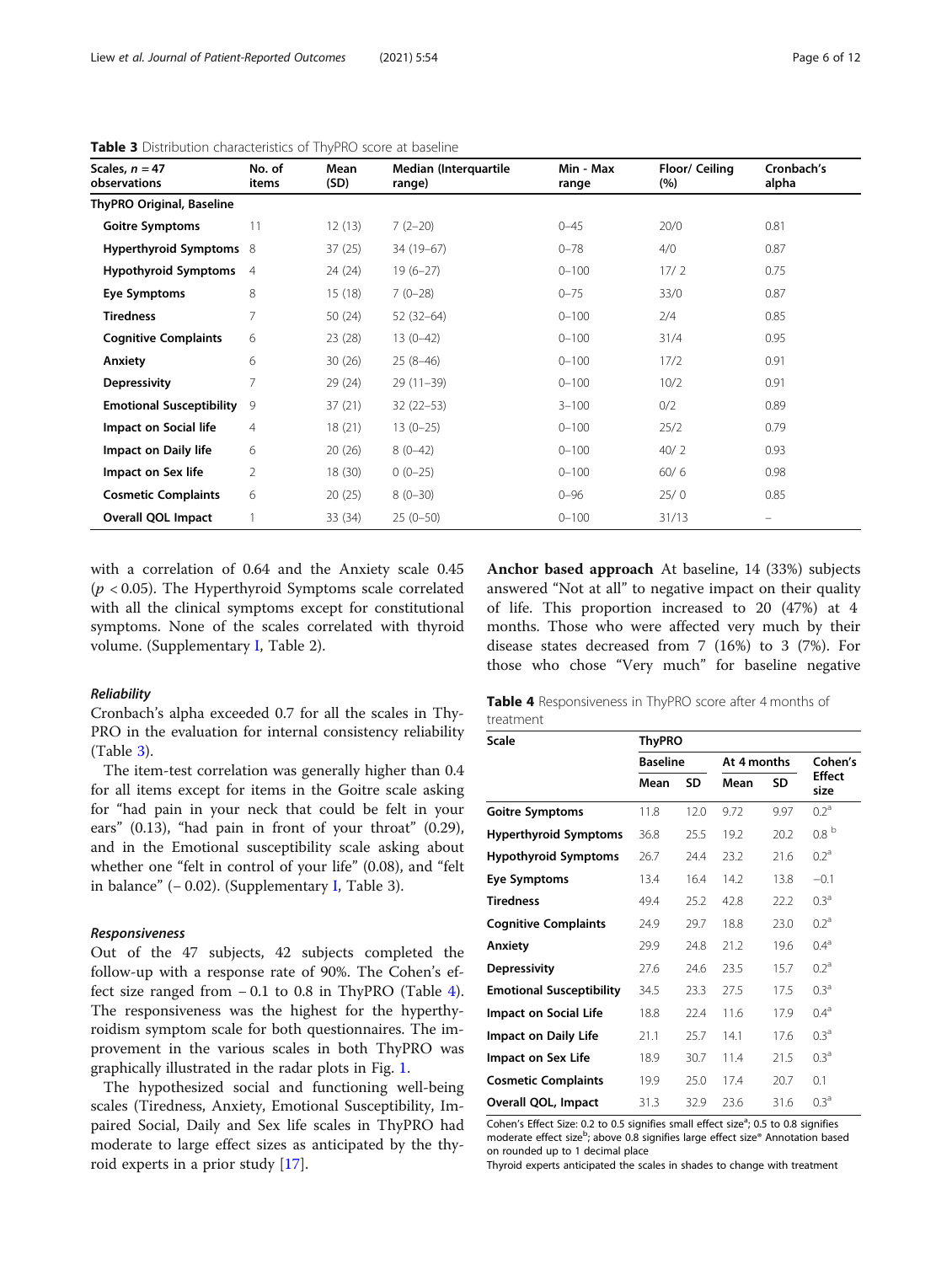<span id="page-6-0"></span>

QOL, the mean change in score was an improvement of 46 points (Supplementary [II,](#page-8-0) Figure 3a).

There was a close to statistically significant difference between groups as determined by one-way ANOVA (F  $(4,38) = 2.51$ ,  $p = 0.0576$ . A pairwise comparison of mean test revealed that the negative QOL was statistically significantly higher in the category "Very much" compared to "Some"  $(83 \pm 36, 95\% \text{ CI } 9.5-157.2, p =$ 0.028); "Very much" compared to "A little"  $(41 \pm 20, 95\%)$ CI 0.9–81,  $p = 0.045$ ; and "Very much" compared to "Not at all"  $(55 \pm 20, 95\% \text{ CI } 15-94, p = 0.008)$ . There were no statistically significant differences between the other groups (Table 5).

Using "A little" as the reference that distinguishes "Not at all" from the rest of the categories, the minimum, the MIC (Minimum Important Change or average score associated with "A little") on the overall negative QOL scale at 4 months was − 8 points.

# Discussion

To our knowledge, this is the first study that comprehensively evaluated the psychometric properties of Thy-PRO in our local population with Graves' hyperthyroidism. Like previous studies, our study showed that ThyPRO fared well in six out of nine internationally agreed measurement properties namely internal consistency, reliability, content validity, structural validity, hypothesis testing and responsiveness.

Similar to Wong et al. who evaluated the measurement properties of ThyPRO-39 (Traditional Chinese version), there were significant (defined as > 15%) floor effects observed in 9 of the 13 domains namely Goitre,

Table 5 Number and percentages of responses on the Negative QOL item at 4 months (Global Transition item) for different response categories, with effect sizes, mean score changes by response category, and ANOVA tests for linear trend for the ThyPRO

| Measure                                             | Not at all | A little  | Some     | <b>Ouite a bit</b> | Very much |
|-----------------------------------------------------|------------|-----------|----------|--------------------|-----------|
| Negative QOL 4 months later, Count (%) of responses | 20(47)     | 16(37)    | (2)      | 3(7)               | 3(7)      |
| Mean change (SD)                                    | $-21(27)$  | $-8(33)$  | $-50(0)$ | 0(25)              | 33 (58)   |
| Effect size <sup>#</sup>                            | $-13$      | reference | $-42$    |                    | 41        |
| P-value                                             | 0.212      | N.A.      | 0.203    | 0.696              | 0.045     |

Legend: %- Percentage; SD Standard deviation; Effect size takes "A little" as the reference N.A. Not applicable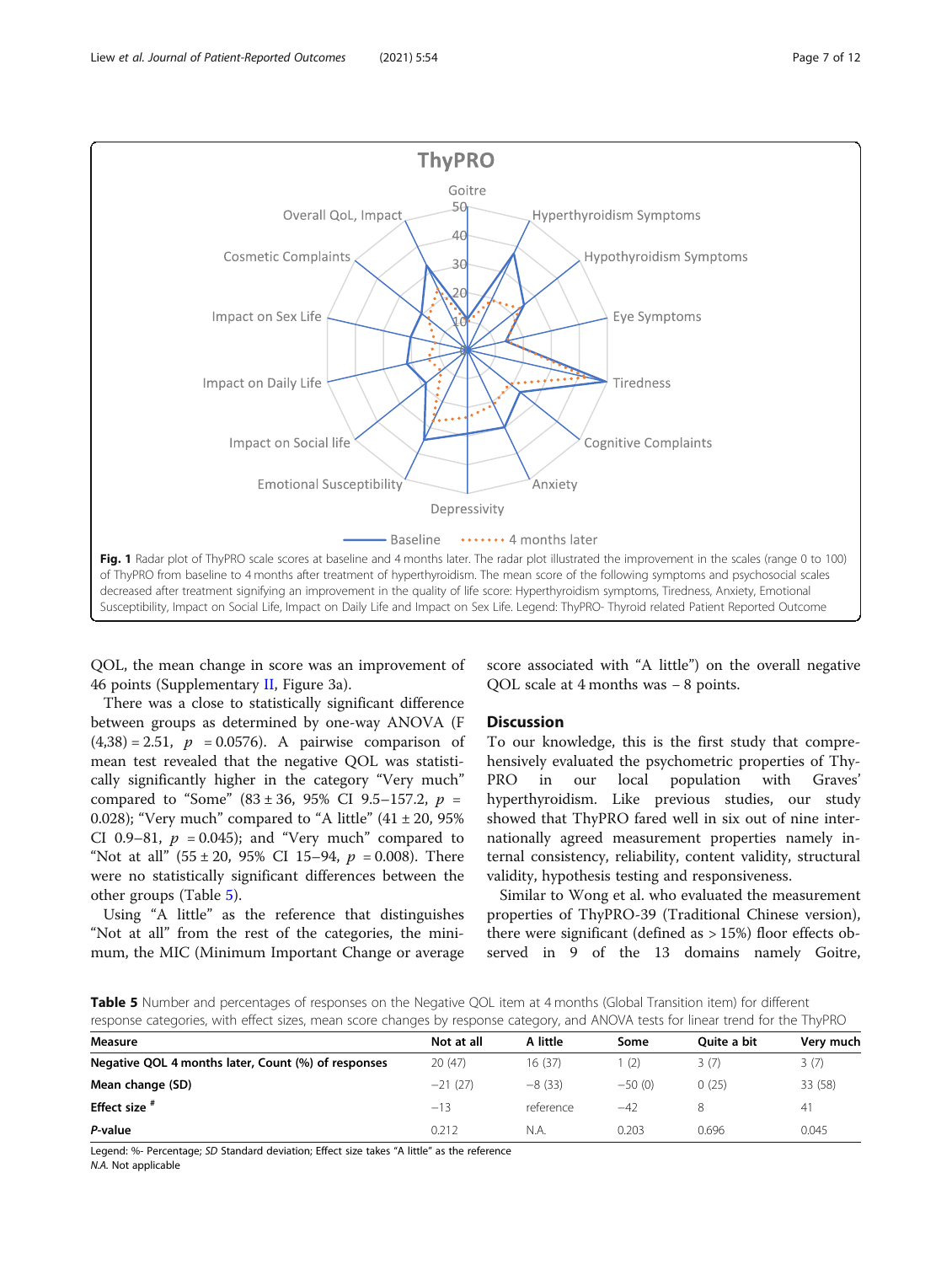Hypothyroid symptoms, Eye symptoms, Cognitive complaints, Anxiety, Impact on Social life, Impact on Sex Life, Cosmetic Complaints, and Overall Impact [\[33](#page-10-0)]. There are 3 possible reasons for floor effects. Firstly, the majority of our subjects do not have all the clinical symptoms and only 25% of them had eye symptoms on clinical examination. This is consistent with a local paper where 70% of patients attending a thyroid eye clinic have mild symptoms [[52](#page-10-0)]. These scales cover a comprehensive range of relevant symptoms for which some severe symptoms such as sensation of suffocation, impaired vision, double vision or eye pain are not commonly encountered for our patient population (Supplementary [II](#page-8-0), Figures 2a and 2c). Only 62% had a palpable goitre and on sonography, they were not very large. The range of Goitre symptoms score spanned between 0 to 45 with 20% of patients having the lowest possible score. It was possible that our cohort of patients had a higher QOL in this aspect than the scale where they did not experience globus sensation, pain, the need to clear throat, difficulty in swallowing, hoarseness or suffocation since they score mainly between the category of "not at all" to "a little".

Secondly, the mean duration of the condition in our cohort was 5.5 years and some of the patients had relapses of their hyperthyroid conditions whilst on antithyroid treatment. The subjects may have become accustomed to their conditions hence they did not have significant impairment of their QOL in these aspects based on the questionnaire which used last 4 weeks recall. Thirdly, the relevance of items in a scale contribute to the floor effects in certain scales. In the Cosmetic scale, one of the items enquiring on whether the thyroid disease made the respondent feel too fat may not be relevant in our cohort of patients with hyperthyroidism (Supplementary [II](#page-8-0), Figure 2i). In this condition, subjects tend to lose weight.

Given the lower prevalence of reported anxiety symptoms in Singapore compared to Western countries [\[53](#page-10-0)], it was likely that our patient population minimizes their anxiety symptoms in our culture hence accounting for the floor effect of 17% in the Anxiety symptom scale. In terms of negative impact on social and daily life, the scale, it could be possible that Singaporeans have a higher QOL in these domains. This was substantiated by previous studies demonstrating a high quality of life in Singapore and the 2019 Mercer Global Quality of living report [\[54](#page-10-0)–[56\]](#page-10-0) In Watt et al., paper looking at thyroid -attributable impaired sex QOL, 57% of women with Grave's hyperthyroidism reported being affected [\[57](#page-10-0)]. Compared to our study, 58% of males and 60% of females reported "Not at all" affected. In the Asia culture, this is a sensitive topic which could be under-reported.

ThyPRO has adequate internal consistency as mea-sured by Cronbach's alpha of above 0.70 (Table [3](#page-5-0)).

Besides the two items "Pain in front of throat" and "Throat pain felt in ears" in the Goitre symptoms scale, and another two items "Felt in control of life" and "Felt in balance", in the Emotional scale, the item-scale correlations are above 0.4 (Supplementary [I](#page-8-0), Table 3) Our well-defined cohort of Graves' related hyperthyroidism patients may not perceive the importance of these two items in the Goitre scale unlike in subjects with other causes of hyperthyroidism such as subacute thyroiditis which can manifest as tenderness in the thyroid or neck region.

This study supported the hypothesis of construct validity of ThyPRO with good correlative item analysis in Hyperthyroidism symptoms with both clinical symptoms and FT4 concentration (Supplementary [I,](#page-8-0) Table 2). Although a statistical improvement in thyroid volume on 4 months' follow-up was seen in our cohort, correlative changes in the all the domains of ThyPRO was not seen (Supplementary [I,](#page-8-0) Table 2). This is likely because the evaluation was conducted at just 4 months after initial treatment and the change in thyroid volume was not clinically significant to have cause a change in perceived quality of life.

Our data demonstrated good correlation between the scales (symptoms, psychosocial and Overall QOL Impact) with clinical symptoms and FT4 concentrations. Moreover, the Hyperthyroidism Symptoms scale showed the strongest correlation. This signified convergent validity in these scales.

Similar to a previous study showing at least moderate effect sizes in eight of the scales in ThyPRO (Goiter symptoms, Hyperthyroid symptoms, Tiredness, Anxiety, Depressivity, Emotional susceptibility, Impaired daily life and Overall QOL impact), ThyPRO demonstrated fair responsiveness with moderate effect size in Hyperthyroidism Symptoms scale and small effect sizes in the corresponding scales [\[27\]](#page-10-0). This instrument complements physicians' routine clinical care on clinical signs and symptoms not usually enquired, like subjects' emotional and low energy status.

The effect sizes of eye symptoms and the cosmetic complaints were low at − 0.1 and 0.1 respectively (Table [4\)](#page-5-0). At baseline, the mean scores for both categories were amongst the lowest. Given the variable presentation and duration of Graves' thyroid eye manifestations [\[52](#page-10-0), [58](#page-10-0)], this may explain the minimal improvement in the Eye symptom scale after a short 4 months of anti-thyroid treatment with an effect size of less than the threshold of 0.2. (Table [4](#page-5-0)) The second reason could be that our patients may not perceive these eye symptoms as important as clinicians [\[29](#page-10-0)]. Only 12% of the recruited subjects have eye symptoms on clinical history (Table [1](#page-4-0)); this mirrored the low prevalence of thyroid eye disease (TED) in our local population [[52\]](#page-10-0). Compared to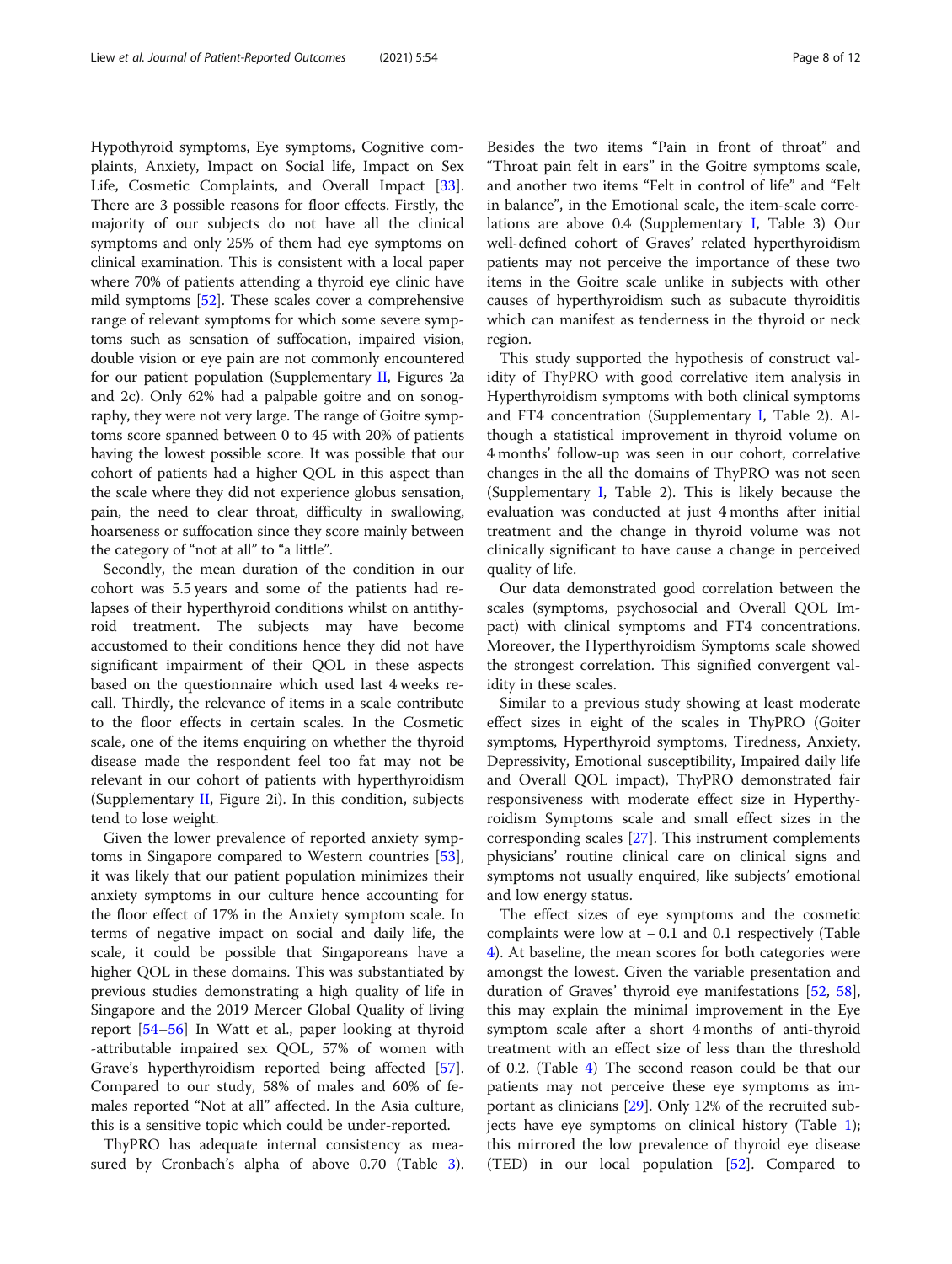<span id="page-8-0"></span>Caucasians population, our local clinico-epidemiological TED study revealed a lower prevalence of severe TED in Asians; this was attributed to our shallower orbital structure [[52,](#page-10-0) [59](#page-10-0)]. The third explanation for lower effect size could be that at baseline dry eye symptoms, one of the commonest eye complaints in thyroid eye disease, are very common in our Asian population [[52,](#page-10-0) [59\]](#page-10-0) and so they would not have attributed the symptoms to Graves' disease. A recently developed and validated Singapore Thyroid Eye Disease QOL (STED-QOL) had similar questions to the Eye component of ThyPRO on its effect on daily activities, getting about, appearance, confidence and work performance affirming our findings on Thy-PRO, however STED-QOL has not been tested to look for responsiveness after treatment  $[60]$  $[60]$ . The two new questions in STED-QOL specifically addressed eye symptoms not found in ThyPRO were the need to vary head position to have better vision and avoidance of photo-taking because of TED.

Noticeably, the effect size on cosmetic complaints for our local population was minimal. This was unlike a South Korean study evaluating Graves' ophthalmopathy where most of the subjects were bothered by the change of their appearance (92%) with affected self -esteem (70%). Majority of the Korean subjects (96%) felt that their social wellbeing were affected by their appearance as compared to 70% of them who were affected by their altered vision [[61\]](#page-11-0). Our results are comparable with other Asian communities like Taiwan, and China [[62](#page-11-0), [63\]](#page-11-0). Our study population has apparently placed a lower emphasis on their appearances and cosmetics due to Graves' disease as compared to other aspects of their QOL.

One virtue of this paper is the completeness of data collection with less than 1% of missing data in this study and the characteristics of those who drop-out resembles the remaining subjects. Another strength of our study is that the subject completed the ThyPRO survey on the same day as the physician's clinical assessment. Our study re-affirms ThyPRO comprehensively in its measurement properties in terms of reliability, validity and responsiveness with its use in a clinic setting. There was no ceiling effect observed with the use of ThyPRO as the developer had used positively worded items thus empowering this tool to discriminate and recognise improvement of study subjects in the QOL on follow-up with serial use of ThyPRO.

We acknowledge the limitations of this study. One drawback of this study is the small sample size given there are 14 scales in this questionnaire. Secondly, the percentage of subjects having the lowest score in the scales: Goitre Symptoms, Eye Symptoms, Cognitive Complaints, Anxiety, Depressivity, Impact on Social, Daily and Sex Life and Overall QoL Impact was above 10 %. We admit that many subjects with the same score may affect the discriminatory ability between subjects and hence affect reliability. Thirdly, only 88% of patients became euthyroid at 4 months. In 4 months' follow-up, thyroid function changes are too small to fully capture all relevant changes in QOL [[21\]](#page-10-0). Studies have shown persistence of impaired QOL in Graves' disease patients after treatment for up to 6 months to a year [[17,](#page-9-0) [23](#page-10-0)].

Our paper looked at the measurement properties of ThyPRO in our local population using a statistical characteristic in a distribution-based approach [\[64\]](#page-11-0). To interpret our data in a meaningful manner, we used the last item assessing the negative overall QOL in ThyPRO as the transition question to find out what the Minimally Important Change (M.I.C) is in this global rating that corresponds to the patients' benefit. We acknowledge that this item did not specifically ask for the improvement in QOL after the commencement of anti-thyroid medication, rather it was based on the QOL over the preceding 4 weeks at 4 months.

When it comes to looking at the QOL, the crosscultural differences play a key role. As per local practice, anti-thyroid medications are the first line approach towards treatment and are more favoured and used by the endocrinologists. Moving forward, there is a role in the future to study changes with radioactive iodine and surgical treatment. We also need to evaluate the electronic mode of questionnaire administration [[65](#page-11-0)].

#### Conclusions

In summary, ThyPRO has satisfactory psychometric properties thus supporting its use for assessing quality of life in Singapore patients with Graves' hyperthyroidism.

#### Abbreviations

CI: Confidence Interval; DSRB: Domain Specific Review Board; ES: Effect Size; FT4: Free thyroxine; GRASS: Graves' disease selenium supplementation trial; HCQ: Hyperthyroid complaints questionnaire; IQR: Interquartile range; IRB: Institutional review board; IU: International Unit; MIC: Minimally Important Change; mIU: Milli international Unit; PRO: Patient Reported Outcome; QOL: Quality of life; RCT: Randomized clinical trial; SD: Standard Deviation; TFT: Thyroid function test; ThyPRO: Thyroid- related patient reported outcome; TRAb: TSH receptor antibody; TSH: Thyrotropin/ Thyroid stimulating hormone; TSI: Thyroid Stimulating Immunoglobulin

#### Supplementary Information

The online version contains supplementary material available at [https://doi.](https://doi.org/10.1186/s41687-021-00309-x) [org/10.1186/s41687-021-00309-x](https://doi.org/10.1186/s41687-021-00309-x).

```
Additional file 1.
Additional file 2.
```
#### Acknowledgements

We are grateful to all the patients who participated in this study. We express our gratitude to Dr. Torquil Watt and his team at Copenhagen University Hospital Rigshospitalet and University of Massachusetts, Health Research Associates Ms. Valeska Kantzer, and Ms. Linda See. I am thankful to the following clinicians Dr. Hoi Wai Han, Dr. Lee Ying Shan, Dr. Stanley Lam for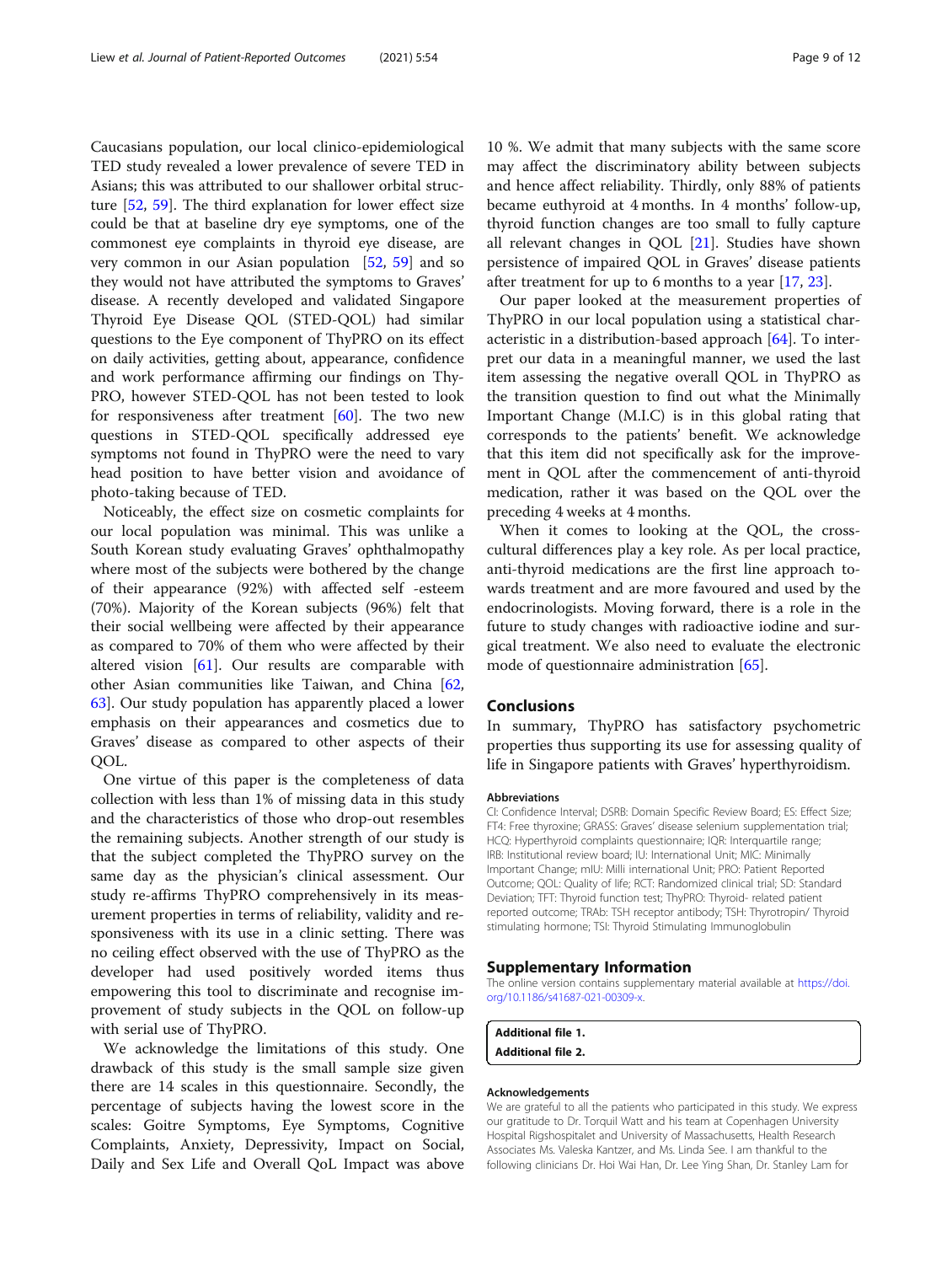<span id="page-9-0"></span>the recruitment of the subjects; Ms. Lian Xia, Ms. Tan Hong Yun, Ms. Xu Weiru, Ms. Zou Yaxing, Dr. Khor Hong Tar for their assistance in the translation and validation of the questionnaire; Ms. Janet Tan and Ms. Amanda Tay for general support and formatting, Ms. Yang Lulu and Ms. Siti Zaidah for data collection and logistic support.

#### Authors' contributions

H. Liew and R. Dalan conceived, designed and performed the study with the support of T. Watt and D. Chew. T. Watt provided pertinent advice in the implementation of the research. Y.H. Chan verified the analytical methods and contributed to the statistical methods of the manuscript. N. Luo, A. Tan, T. Watt and R. Dalan contributed to the analysis and shaped the writing of the manuscript. H. Liew wrote the final manuscript with the critical feedback from all the authors (T. Watt, N. Luo, A. Tan, Y.H. Chan, D. Chew, R. Dalan). The authors read and approved the final manuscript.

#### Funding

This study received funding from the National Healthcare Group-Khoo Teck Puat Hospital (NHG-KTPH) Clinician Leadership Research grant (CLR-13007) in the design of the study, data collection, analysis and interpretation, and writing of the manuscript.

#### Availability of data and materials

All data generated and analysed during this study are included in this published article (and its supplementary information files).

#### **Declarations**

### Ethics approval and consent to participate

This study was conducted in accordance with the declarations of Helsinki and approval was obtained from the National Healthcare Group (NHG) Institutional Review Board (IRB) in Singapore (DSRB Reference No. 2012/ 01098).

#### Consent for publication

Consent for publication was not applicable as this manuscript does not contain data for any individual person.

#### Competing interests

The authors declare that they have no competing interests.

#### Author details

<sup>1</sup>Department of Diabetes and Endocrinology, Tan Tock Seng Hospital, 11 Jalan Tan Tock Seng, Singapore 308433, Singapore. <sup>2</sup>Department of Medical Endocrinology, Copenhagen University Hospital Rigshospitalet, Copenhagen, Denmark. <sup>3</sup>Saw Swee Hock School of Public Health, National University of Singapore, Singapore, Singapore. <sup>4</sup>Biostatistics Unit, Yong Loo Lin School of Medicine, National University of Singapore, Singapore, Singapore. <sup>5</sup>Lee Kong Chian School of Medicine, Nanyang Technological University, Singapore, Singapore. <sup>6</sup>Yong Loo Lin School of Medicine, National University of Singapore, Singapore, Singapore.

#### Received: 18 December 2020 Accepted: 21 April 2021 Published online: 08 July 2021

#### References

- 1. Brandt, F., Thvilum, M., Almind, D., Christensen, K., Green, A., Hegedüs, L., & Brix, T. H. (2013). Morbidity before and after the diagnosis of hyperthyroidism: A Nationwide register-based study. PLoS One, 8(6), e66711 [https://doi.org/10.1371/journal.pone.0066711.](https://doi.org/10.1371/journal.pone.0066711)
- Vanderpump, M. P. J. (2011). The epidemiology of thyroid disease. British Medical Bulletin, 99(1), 39–51 <https://doi.org/10.1093/bmb/ldr030>.
- 3. Smith, D. M., Dutta, S., Ahmed, F., & Thaha, M. A. (2016). Change in Practice over Four Decades in the Management of Graves' Disease in Scotland. Journal of Thyroid Research, 2016 Available from: [https://www.ncbi.nlm.nih.](https://www.ncbi.nlm.nih.gov/pmc/articles/PMC4904117/) [gov/pmc/articles/PMC4904117/.](https://www.ncbi.nlm.nih.gov/pmc/articles/PMC4904117/)
- Kahaly, G. J., Grebe, S. K. G., Lupo, M. A., McDonald, N., & Sipos, J. A. (2011). Graves' disease: Diagnostic and therapeutic challenges (multimedia activity). The American Journal of Medicine, 124(6), S2–S3 [https://doi.org/10.1016/j.a](https://doi.org/10.1016/j.amjmed.2011.03.001) [mjmed.2011.03.001](https://doi.org/10.1016/j.amjmed.2011.03.001).
- 5. Menconi, F., Marcocci, C., & Marinò, M. (2014). Diagnosis and classification of graves' disease. Autoimmunity Reviews, 13(4–5), 398–402 [https://doi.org/10.1](https://doi.org/10.1016/j.autrev.2014.01.013) [016/j.autrev.2014.01.013](https://doi.org/10.1016/j.autrev.2014.01.013).
- 6. Ross, D. S., Burch, H. B., Cooper, D. S., Greenlee, M. C., Laurberg, P., Maia, A. L. , … Walter, M. A. (2016). 2016 American Thyroid Association guidelines for diagnosis and Management of Hyperthyroidism and Other Causes of thyrotoxicosis. Thyroid, 26(10), 1343–1421 [https://doi.org/10.1089/thy.2016.](https://doi.org/10.1089/thy.2016.0229) [0229](https://doi.org/10.1089/thy.2016.0229).
- 7. Brandt, F., Thvilum, M., Almind, D., Christensen, K., Green, A., Hegedüs, L., & Brix, T. H. (2014). Hyperthyroidism and psychiatric morbidity: Evidence from a Danish nationwide register study. European Journal of Epidemiology, 170(2), 341–348 [https://doi.org/10.1530/EJE-13-0708.](https://doi.org/10.1530/EJE-13-0708)
- 8. Nexo, M. A., Watt, T., Pedersen, J., Bonnema, S. J., Hegedüs, L., Rasmussen, A. K., … Bjorner, J. B. (2014). Increased risk of long-term sickness absence, lower rate of return to work, and higher risk of unemployment and disability pensioning for thyroid patients: A Danish register-based cohort study. The Journal of Clinical Endocrinology & Metabolism, 99(9), 3184–3192 <https://doi.org/10.1210/jc.2013-4468>.
- 9. Franklyn, J. A., Sheppard, M. C., & Maisonneuve, P. (2005). Thyroid function and mortality in patients treated for hyperthyroidism. JAMA., 294(1), 71–80 [https://doi.org/10.1001/jama.294.1.71.](https://doi.org/10.1001/jama.294.1.71)
- 10. Brandt, F., Almind, D., Christensen, K., Green, A., Brix, T. H., & Hegedüs, L. (2012). Excess mortality in hyperthyroidism: The influence of preexisting comorbidity and genetic confounding: A danish nationwide register-based cohort study of twins and singletons. The Journal of Clinical Endocrinology & Metabolism, 97(11), 4123–4129 [https://doi.org/10.1210/jc.2012-2268.](https://doi.org/10.1210/jc.2012-2268)
- 11. Chen, H.-H., Yeh, S.-Y., Lin, C.-L., Chang, S.-N., & Kao, C.-H. (2014). Increased depression, diabetes and diabetic complications in graves' disease patients in Asia. QJM Mon Journal Association Physicians, 107(9), 727–733 [https://doi.](https://doi.org/10.1093/qjmed/hcu069) [org/10.1093/qjmed/hcu069.](https://doi.org/10.1093/qjmed/hcu069)
- 12. Fukao, A., Takamatsu, J., Murakami, Y., Sakane, S., Miyauchi, A., Kuma, K., … Hanafusa, T. (2003). The relationship of psychological factors to the prognosis of hyperthyroidism in antithyroid drug-treated patients with graves' disease. Clinical Endocrinology, 58(5), 550–555 [https://doi.org/10.104](https://doi.org/10.1046/j.1365-2265.2003.01625.x) [6/j.1365-2265.2003.01625.x.](https://doi.org/10.1046/j.1365-2265.2003.01625.x)
- 13. Metso, S., Jaatinen, P., Huhtala, H., Auvinen, A., Oksala, H., & Salmi, J. (2007). Increased cardiovascular and Cancer mortality after radioiodine treatment for hyperthyroidism. The Journal of Clinical Endocrinology & Metabolism, 92(6), 2190–2196 <https://doi.org/10.1210/jc.2006-2321>.
- 14. Bauer, D. C., Rodondi, N., Stone, K. L., Hillier, T. A., & Study of Osteoporotic Fractures Research Group: Universities of California (San Francisco), Pittsburgh, Minnesota (Minneapolis), Kaiser Permanente Center for Health Research, Portland (2007). Thyroid hormone use, hyperthyroidism and mortality in older women. The American Journal of Medicine, 120(4), 343–349 <https://doi.org/10.1016/j.amjmed.2006.04.034>.
- 15. Giesecke, P., Rosenqvist, M., Frykman, V., Friberg, L., Wallin, G., Höijer, J., … Törring, O. (2017). Increased cardiovascular mortality and morbidity in patients treated for toxic nodular goiter compared to graves' disease and nontoxic goiter. Thyroid., 27(7), 878–885 [https://doi.org/10.1089/thy.2017.002](https://doi.org/10.1089/thy.2017.0029) [9](https://doi.org/10.1089/thy.2017.0029).
- 16. Gulseren, S., Gulseren, L., Hekimsoy, Z., Cetinay, P., Ozen, C., & Tokatlioglu, B. (2006). Depression, anxiety, health-related quality of life, and disability in patients with overt and subclinical thyroid dysfunction. Archives of Medical Research, 37(1), 133–139 [https://doi.org/10.1016/j.arcmed.2005.05.008.](https://doi.org/10.1016/j.arcmed.2005.05.008)
- 17. Cramon, P., Winther, K. H., Watt, T., Bonnema, S. J., Bjorner, J. B., Ekholm, O., … Rasmussen, Å. K. (2016). Quality-of-life impairments persist six months after treatment of graves' hyperthyroidism and toxic nodular goiter: A prospective cohort study. Thyroid, 26(8), 1010–1018 [https://doi.org/10.1089/](https://doi.org/10.1089/thy.2016.0044) [thy.2016.0044](https://doi.org/10.1089/thy.2016.0044).
- 18. Bové, K. B., Watt, T., Vogel, A., Hegedüs, L., Bjoerner, J. B., Groenvold, M., … Feldt-Rasmussen, U. (2014). Anxiety and depression are more prevalent in patients with graves' disease than in patients with nodular goitre. European Thyroid Journal, 3(3), 173–178 <https://doi.org/10.1159/000365211>.
- 19. Bunevicius, R., Velickiene, D., & Prange, A. J. (2005). Mood and anxiety disorders in women with treated hyperthyroidism and ophthalmopathy caused by graves' disease. General Hospital Psychiatry, 27(2), 133–139 [https://](https://doi.org/10.1016/j.genhosppsych.2004.10.002) [doi.org/10.1016/j.genhosppsych.2004.10.002.](https://doi.org/10.1016/j.genhosppsych.2004.10.002)
- 20. Fahrenfort, J. J., Wilterdink, A. M., & van der Veen, E. A. (2000). Long-term residual complaints and psychosocial sequelae after remission of hyperthyroidism. Psychoneuroendocrinology., 25(2), 201–211 [https://doi.org/1](https://doi.org/10.1016/S0306-4530(99)00050-5) [0.1016/S0306-4530\(99\)00050-5](https://doi.org/10.1016/S0306-4530(99)00050-5).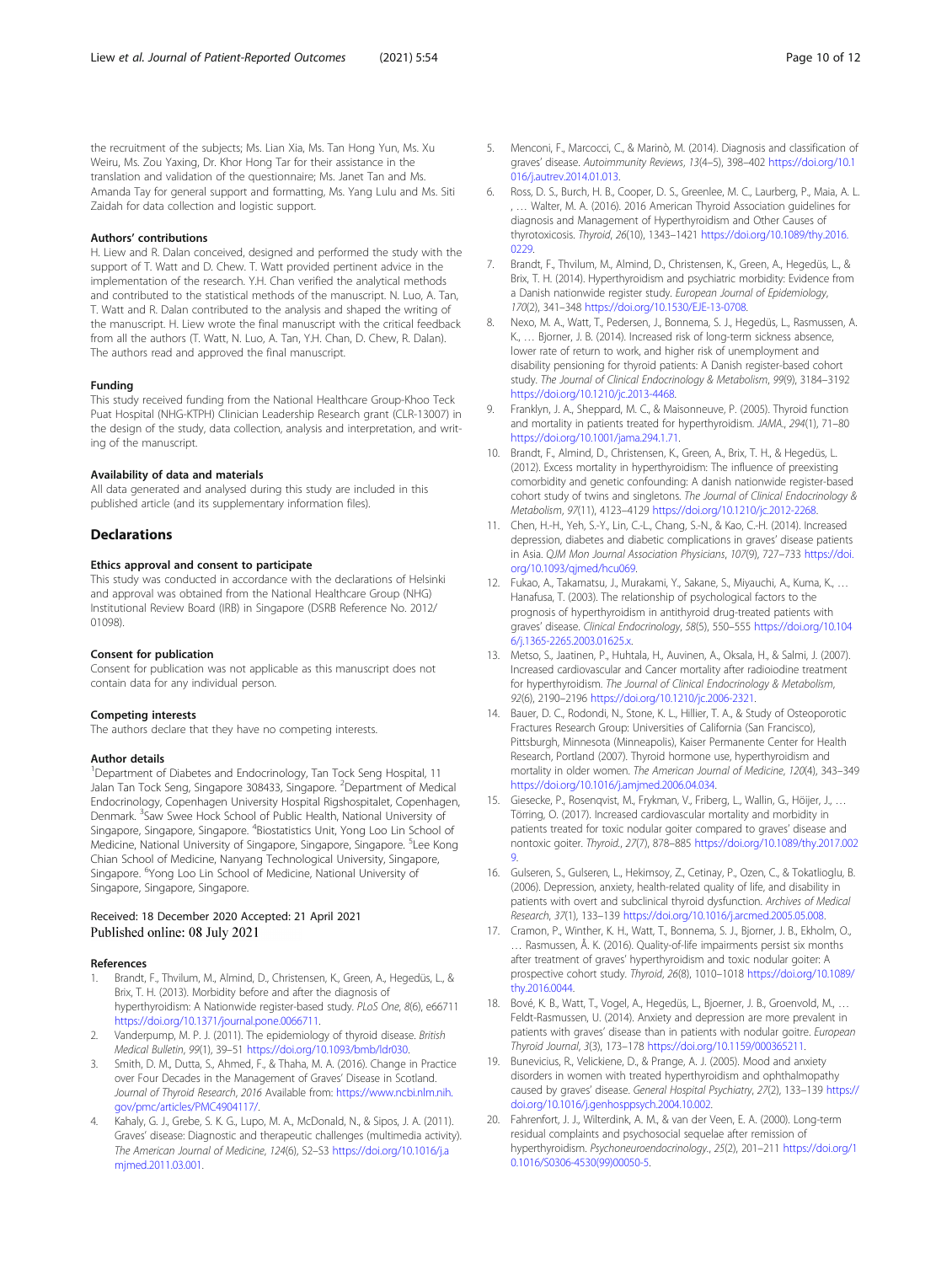- <span id="page-10-0"></span>21. Trzepacz, P. T., Klein, I., Roberts, M., Greenhouse, J., & Levey, G. S. (1989). Graves' disease: An analysis of thyroid hormone levels and hyperthyroid signs and symptoms. The American Journal of Medicine, 87(5), 558–561 [https://doi.org/10.1016/S0002-9343\(89\)80614-X](https://doi.org/10.1016/S0002-9343(89)80614-X).
- 22. Watt, T. (2006). Quality of life in patients with benign thyroid disorders. A review. European Journal of Endocrinology, 154(4), 501–510 [https://doi.org/1](https://doi.org/10.1530/eje.1.02124) [0.1530/eje.1.02124.](https://doi.org/10.1530/eje.1.02124)
- 23. Elberling, T. V., Rasmussen, A. K., Feldt-Rasmussen, U., Hørding, M., Perrild, H., & Waldemar, G. (2004). Impaired health-related quality of life in graves' disease. A prospective study. European Journal of Endocrinology, 151(5), 549– 555 <https://doi.org/10.1530/eje.0.1510549>.
- 24. Wong, C. K. H., Lang, B. H. H., & Lam, C. L. K. (2016). A systematic review of quality of thyroid-specific health-related quality-of-life instruments recommends ThyPRO for patients with benign thyroid diseases. Journal of Clinical Epidemiology, 78, 63–72 [https://doi.org/10.1016/j.jclinepi.2016.03.006.](https://doi.org/10.1016/j.jclinepi.2016.03.006)
- 25. Watt, T., Bjorner, J. B., Groenvold, M., Rasmussen, Å. K., Bonnema, S. J., Hegedüs, L., & Feldt-Rasmussen, U. (2009). Establishing construct validity for the thyroid-specific patient reported outcome measure (ThyPRO): An initial examination. Quality of Life Research, 18(4), 483–496 [https://doi.org/10.1007/](https://doi.org/10.1007/s11136-009-9460-8) [s11136-009-9460-8.](https://doi.org/10.1007/s11136-009-9460-8)
- 26. Doward, L. C., Meads, D. M., & Thorsen, H. (2004). Requirements for quality of life instruments in clinical research. Value in Health, 7(Suppl 1), S13–S16 <https://doi.org/10.1111/j.1524-4733.2004.7s104.x>.
- 27. Watt, T., Cramon, P., Hegedüs, L., Bjorner, J. B., Bonnema, S. J., Rasmussen, Å. K., … Groenvold, M. (2014). The thyroid-related quality of life measure ThyPRO has good responsiveness and ability to detect relevant treatment effects. The Journal of Clinical Endocrinology & Metabolism, 99(10), 3708–3717 <https://doi.org/10.1210/jc.2014-1322>.
- 28. Watt, T., Hegedüs, L., Groenvold, M., Bjorner, J. B., Rasmussen, A. K., Bonnema, S. J., et al. (2010). Validity and reliability of the novel thyroidspecific quality of life questionnaire, ThyPRO. European Journal of Endocrinology, 162(1), 161–167 [https://doi.org/10.1530/EJE-09-0521.](https://doi.org/10.1530/EJE-09-0521)
- 29. Watt, T., Hegedüs, L., Rasmussen, A. K., Groenvold, M., Bonnema, S. J., Bjorner, J. B., et al. (2007). Which domains of thyroid-related quality of life are most relevant? Patients and clinicians provide complementary perspectives. Thyroid., 17(7), 647–654 [https://doi.org/10.1089/thy.2007.0069.](https://doi.org/10.1089/thy.2007.0069)
- 30. Sawicka-Gutaj, N., Watt, T., Sowiński, J., Gutaj, P., Waligórska-Stachura, J., & Ruchała, M. (2015). ThyPROpl--the polish version of the thyroid-specific quality of life questionnaire ThyPRO. Endokrynologia Polska, 66(4), 367–380 <https://doi.org/10.5603/EP.2015.0047>.
- 31. Watt, T., Barbesino, G., Bjorner, J. B., Bonnema, S. J., Bukvic, B., Drummond, R., … Feldt-Rasmussen, U. (2015). Cross-cultural validity of the thyroid-specific quality-of-life patient-reported outcome measure, ThyPRO. Quality of Life Research, 24(3), 769–780 <https://doi.org/10.1007/s11136-014-0798-1>.
- 32. Mintziori, G., Watt, T., Veneti, S., Panagiotou, A., Pournaras, D. J., Feldt-Rasmussen, U., … Goulis, D. G. (2018). ThyPROgr: The Greek edition of the ThyPRO questionnaires for patients with benign thyroid diseases. Hormones Athens Greece, 17(1), 107–112 <https://doi.org/10.1007/s42000-018-0015-7>.
- 33. Wong, C. K. H., Choi, E. P. H., Woo, Y. C., & Lang, B. H. H. (2018). Measurement properties of ThyPRO short-form (ThyPRO-39) for use in Chinese patients with benign thyroid diseases. Quality of Life Research, 27(8), 2177–2187 <https://doi.org/10.1007/s11136-018-1857-9>.
- 34. Zahan, A. E., Watt, T., Pascanu, I., Rasmussen, A. K., Hegedüs, L., Bonnema, S. J., et al. (2018). The Romanian version of the thyroid-related patientreported outcomes thypro and thypro-39. Translation and assessment of reliability and cross-cultural validity. Acta Endocrinologica (Bucharest) 2005, 14(2), 192–200.
- 35. Gonzalez, L. A. M., Cortes, M. B., Feldt-Rasmussen, U., Perez, C. R., Rasmussen, A. K., Plasencia, Y. L., et al. (2018). Adaptation and crosscultural validation of the Spanish version of the Thyroid-Related Qualityof-Life Patient-Reported Outcome (ThyPRO) questionnaire. In BioScientifica Available from: [https://www.endocrine-abstracts.org/ea/](https://www.endocrine-abstracts.org/ea/0056/ea0056p1056) [0056/ea0056p1056.](https://www.endocrine-abstracts.org/ea/0056/ea0056p1056) Cited 2018 Aug 1.
- 36. Watt, T., Bjorner, J. B., Groenvold, M., Cramon, P., Winther, K. H., Hegedüs, L., … Feldt-Rasmussen, U. (2015). Development of a short version of the thyroid-related patient-reported outcome ThyPRO. Thyroid., 25(10), 1069– 1079 <https://doi.org/10.1089/thy.2015.0209>.
- 37. Grove-Laugesen, D., Cramon, P. K., Malmstroem, S., Ebbehoj, E., Watt, T., Hansen, K. W., & Rejnmark, L. (2020). Effects of supplemental vitamin D on muscle performance and quality of life in graves' disease: A randomized clinical trial. Thyroid, 30(5), 661–671 <https://doi.org/10.1089/thy.2019.0634>.
- 38. Mooijaart, S. P., Du Puy, R. S., Stott, D. J., Kearney, P. M., Rodondi, N., Westendorp, R. G. J., et al. (2019). Association between levothyroxine treatment and thyroid-related symptoms among adults aged 80 years and older with subclinical hypothyroidism. JAMA., 30, 1–11.
- 39. Recker, S., Voigtländer, R., Viehmann, A., Dunschen, K., Kerp, H., Frank-Raue, K., et al. (2019). Thyroid related quality of life in elderly with subclinical hypothyroidism and improvement on levothyroxine is distinct from that in young patients (TSAGE). Hormone and Metabolic Research, 51(9), 568–574.
- 40. Watt, T., Cramon, P., Bjorner, J. B., Bonnema, S. J., Feldt-Rasmussen, U., & Gluud, C. (2013). Selenium supplementation for patients with graves' hyperthyroidism (the GRASS trial): Study protocol for a randomized controlled trial. Trials., 14(1), 119 <https://doi.org/10.1186/1745-6215-14-119>.
- 41. Sorensen, J. R., Watt, T., Cramon, P., Døssing, H., Hegedüs, L., Bonnema, S. J., & Godballe, C. (2017). Quality of life after thyroidectomy in patients with nontoxic nodular goiter: A prospective cohort study. Head & Neck, 39(11), 2232–2240 <https://doi.org/10.1002/hed.24886>.
- 42. Taïeb, D., Bournaud, C., Eberle, M.-C., Catargi, B., Schvartz, C., Cavarec, M.-B., … Baumstarck, K. (2016). Quality of life, clinical outcomes and safety of early prophylactic levothyroxine administration in patients with graves' hyperthyroidism undergoing radioiodine therapy: A randomized controlled study. European Journal of Endocrinology, 174(4), 491–502 [https://doi.org/1](https://doi.org/10.1530/EJE-15-1099) [0.1530/EJE-15-1099](https://doi.org/10.1530/EJE-15-1099).
- 43. Oddo, S., Felix, E., Mussap, M., & Giusti, M. (2018). Quality of life in patients treated with percutaneous laser ablation for non-functioning benign thyroid nodules: A prospective single-center study. Korean Journal of Radiology, 19(1), 175–184 <https://doi.org/10.3348/kjr.2018.19.1.175>.
- 44. Leow, M. K.-S., & Goede, S. L. (2014). The homeostatic set point of the hypothalamus-pituitary-thyroid axis – Maximum curvature theory for personalized euthyroid targets. Theoretical Biology and Medical Modelling, 11(1), 35 <https://doi.org/10.1186/1742-4682-11-35>.
- 45. WHO | Degree of public health significance of iodine nutrition [Internet]. WHO. Available from: [http://www.who.int/vmnis/database/iodine/iodine\\_da](http://www.who.int/vmnis/database/iodine/iodine_data_status_summary_t4/en/) [ta\\_status\\_summary\\_t4/en/](http://www.who.int/vmnis/database/iodine/iodine_data_status_summary_t4/en/). Cited 2018 Mar 1
- 46. Singapore Department of Statistics | Population Trends. 2020: 157.
- 47. Singapore, Department of Statistics. General Household Survey 2015. 2016.
- 48. Brunn, J., Block, U., Ruf, G., Bos, I., Kunze, W. P., & Scriba, P. C. (2008). Volumetrie der Schilddrüsenlappen mittels Real-time-Sonographie. DMW – Deutsche Medizinische Wochenschrift, 106(41), 1338–1340.
- 49. Juniper, E. F., Guyatt, G. H., & Jaeschke, R. (1995). How to develop and validate a new quality of life instrument. In B. Spilker (Ed.), Quality of Life and Pharmacoeconomics in Clinical Trials, (2nd ed., pp. 49–56). New York: Raven Press Ltd.
- 50. Bland, J. M., & Altman, D. G. (1997). Statistics notes: Cronbach's alpha. BMJ., 314(7080), 572 [https://doi.org/10.1136/bmj.314.7080.572.](https://doi.org/10.1136/bmj.314.7080.572)
- 51. Cohen, J. (1992). Quantitative methods in psychology. Psychology Bulletin, 112(1), 155–159.
- 52. Lim, N. C. S., Sundar, G., Amrith, S., & Lee, K. O. (2015). Thyroid eye disease: A southeast Asian experience. British Journal of Ophthalmology, 99(4), 512–518 [https://doi.org/10.1136/bjophthalmol-2014-305649.](https://doi.org/10.1136/bjophthalmol-2014-305649)
- 53. Lee, S. P., Sagayadevan, V., Abdin, E., Vaingankar, J. A., Chong, S. A., & Subramaniam, M. (2016). Prevalence, correlates, comorbidity and severity of generalized anxiety disorder in Singapore. Asian Journal of Psychiatry, 23, 32–38 [https://doi.org/10.1016/j.ajp.2015.06.012.](https://doi.org/10.1016/j.ajp.2015.06.012)
- 54. Singapore tops Quality of Living ranking for Asia | Mercer Singapore [Internet]. Available from: [https://www.mercer.com.sg/newsroom/2019-qua](https://www.mercer.com.sg/newsroom/2019-quality-of-living-survey.html) [lity-of-living-survey.html.](https://www.mercer.com.sg/newsroom/2019-quality-of-living-survey.html) Cited 2021 Mar 28.
- 55. Tambyah, S. K., Tan, S. J., & Kau, A. K. (2009). The quality of life in Singapore. Social Indicators Research, 92(2), 337–376 [https://doi.org/10.1007/s11205-008-9347-z.](https://doi.org/10.1007/s11205-008-9347-z)
- 56. Keng, K. A., & Hooi, W. S. (1995). Assessing quality of life in Singapore: An exploratory study. Social Indicators Research, 35(1), 71–91 [https://doi.org/10.1](https://doi.org/10.1007/BF01079239) [007/BF01079239.](https://doi.org/10.1007/BF01079239)
- 57. Sawicka-Gutaj, N., Ruchala, M., Feldt-Rasmussen, U., Rasmussen, Å. K., Hegedüs, L., Bonnema, S. J., … Watt, T. (2018). Patients with benign thyroid diseases experience an impaired sex life. Thyroid, 28(10), 1261–1269 [https://](https://doi.org/10.1089/thy.2017.0602) [doi.org/10.1089/thy.2017.0602](https://doi.org/10.1089/thy.2017.0602).
- 58. Bothun, E. D., Scheurer, R. A., Harrison, A. R., & Lee, M. S. (2009). Update on thyroid eye disease and management. Clinical ophthalmology (Auckland, NZ), 3, 543–551.
- 59. Chng, C.-L., Seah, L. L., & Khoo, D. H. C. (2012). Ethnic differences in the clinical presentation of Graves' ophthalmopathy. Best Practice & Research Clinical Endocrinology & Metabolism, 26(3), 249–258.